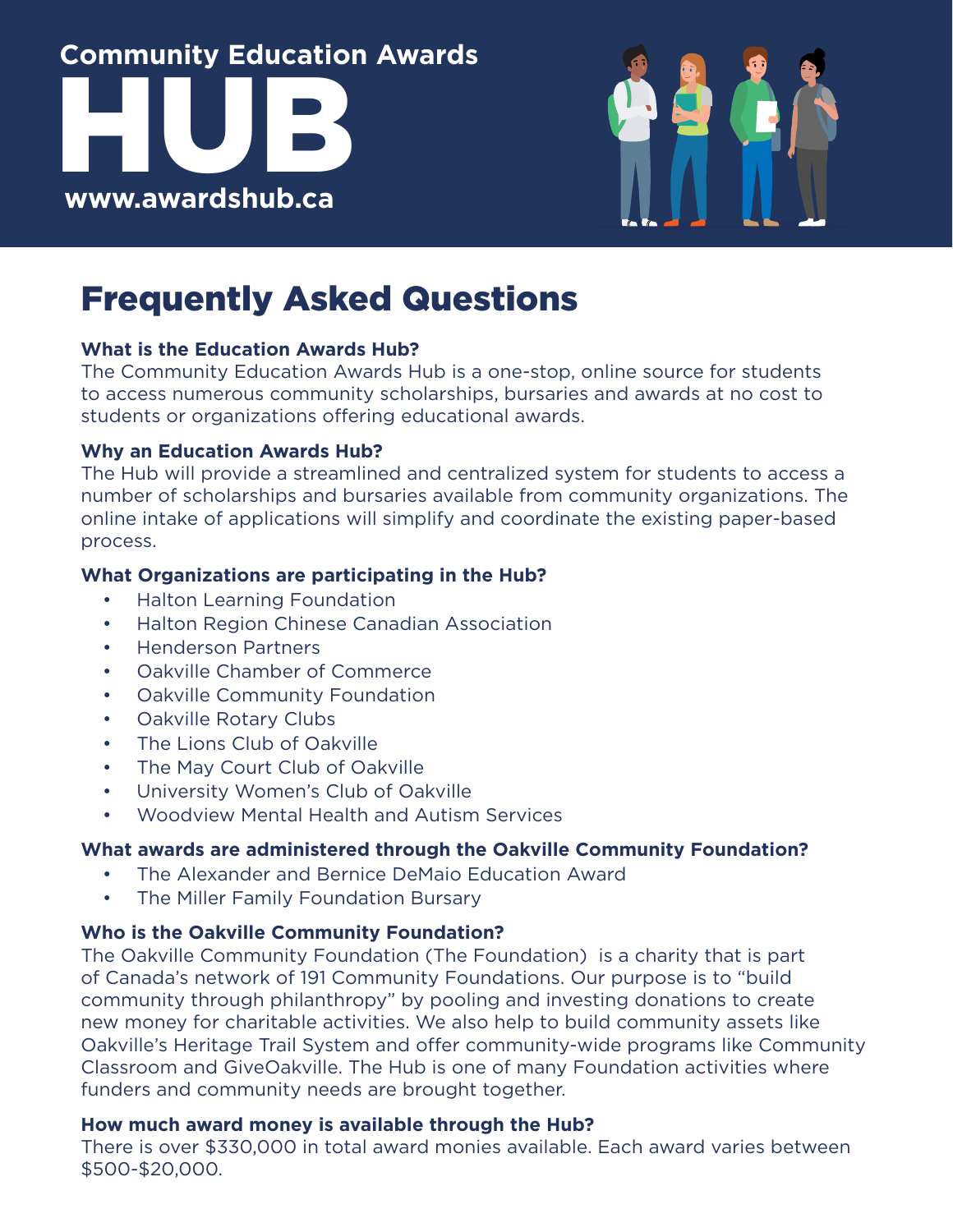

#### **Can I apply for more than one award?**

Yes, the Hub offers a quick "eligibility quiz" to identify which awards you are eligible to apply for. See the section below on "Eligibility."

#### **Is academic achievement the main focus of the awards available through the Hub?** No, many of the awards available have specific requirements such as; financial need, community engagement etc.

### Getting Started

#### Go to [www.awardshub.ca](http://www.awardshub.ca )

#### **I am applying for the first time, how do I register?**

Click on "Create New Account" to complete the registration process and create your login. Be sure to keep the login information for your records as you will need it in the future.

#### **When can I start submitting applications?**

The Hub opened on February 1, 2022 at 12:01 am. Applications will be accepted between then and the closing date, which varies by the organization offering the award. Please keep note of the closing date for each award that you are applying for as they may have different deadlines. Any application that has not been submitted by the deadline will not be considered.

### **Eligibility**

#### **Am I eligible to apply for awards on The Hub?**

- You must be planning to attend and/or be attending a post-secondary institution in 2022.
- You have or will be graduating from secondary school in Spring 2022.
- You have completed the "Eligibility Quiz" through the online hub and meet the criteria for the award.

#### **I am a mature student can I apply for an award?**

Yes, please complete the eligibility quiz as there are some awards offered to mature students.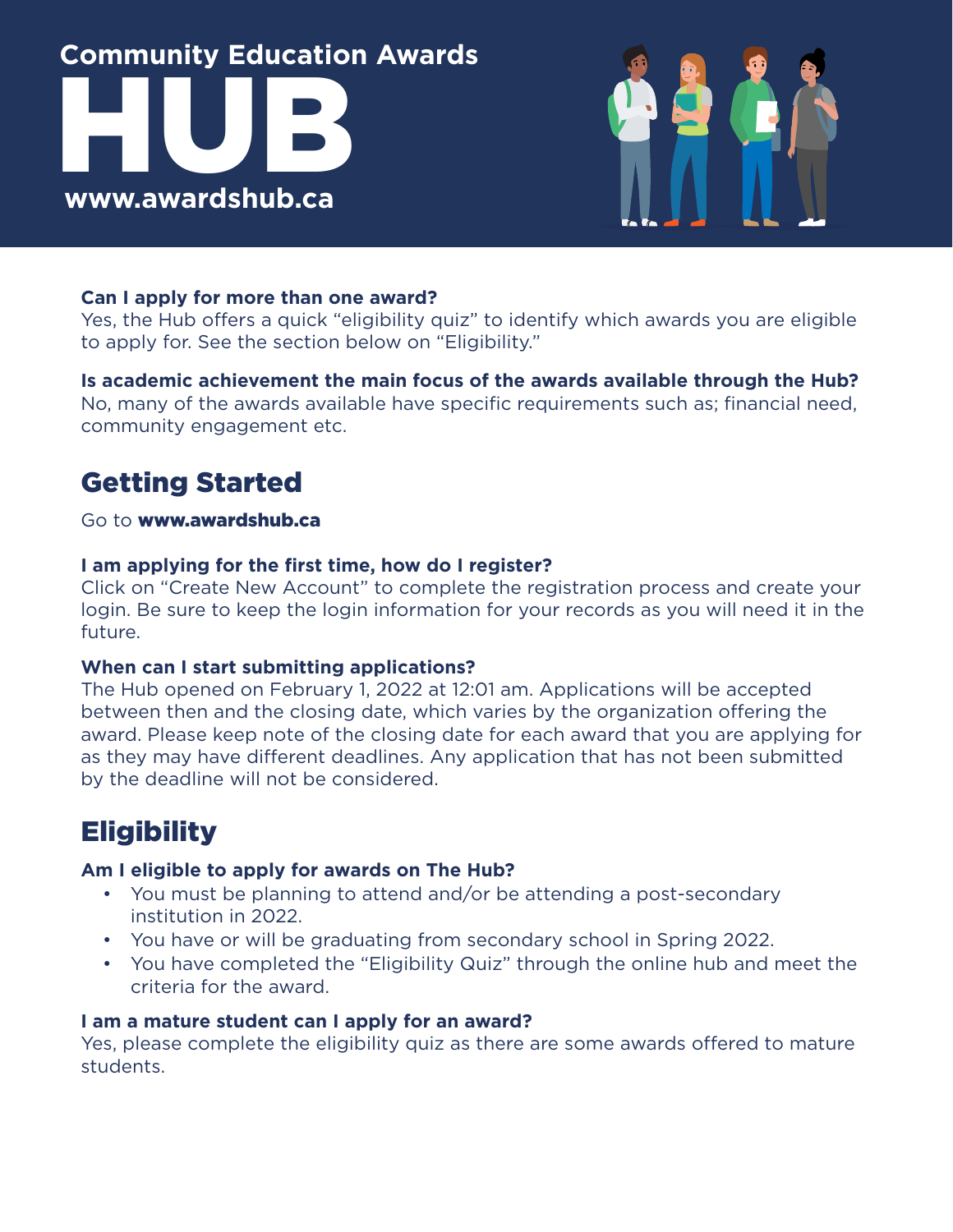

#### **What Education Awards are available?**

Scholarships for academic achievement and bursaries for financial support are available as well as awards for specific areas of studies.

#### **Why are the applications different for each award ?**

Each organization providing awards has customized their applications to meet their criteria - i.e. audio responses as an option. All awards share the same basic information about a student (i.e. name, address, high school, etc), so a student only needs to enter their personal information once.

#### **NOTE: Participating organizations are required to abide by the Oakville Community Foundation's Privacy Policy and a Confidentiality Agreement must be signed by all those reviewing applications submitted through the Hub. Are only Oakville students eligible to apply?**

#### **The award I am applying for requires an access code, what does this mean?**

Some awards require students to have very specific requirements to be eligible to apply. You will still need to register in the Hub to apply for these awards. Once your registration is complete you will need to reach out to the specific partner offering the award to receive the access code. Once you have the code you can enter it into the 'Enter Code' box on the top right-hand side of your dashboard.

#### **Are only Oakville students eligible to apply?**

No, each award specifies who is eligible to apply. However, each awarding organization participating in the Hub must offer awards to which Oakville students are eligible.

#### **How much does it cost to register as an applicant?**

There is no cost to applicants or community service organizations providing the awards.

### Administration

#### **How do I submit my application?**

Applications must be filled out and required attachments uploaded through the online portal. The application will not be complete and subsequently submitted if the required fields are not filled. Required questions are denoted with an asterisk beside the question. Click the "submit" button at the bottom of the application only once when you are satisfied with your answers as you will not be able to edit after submission.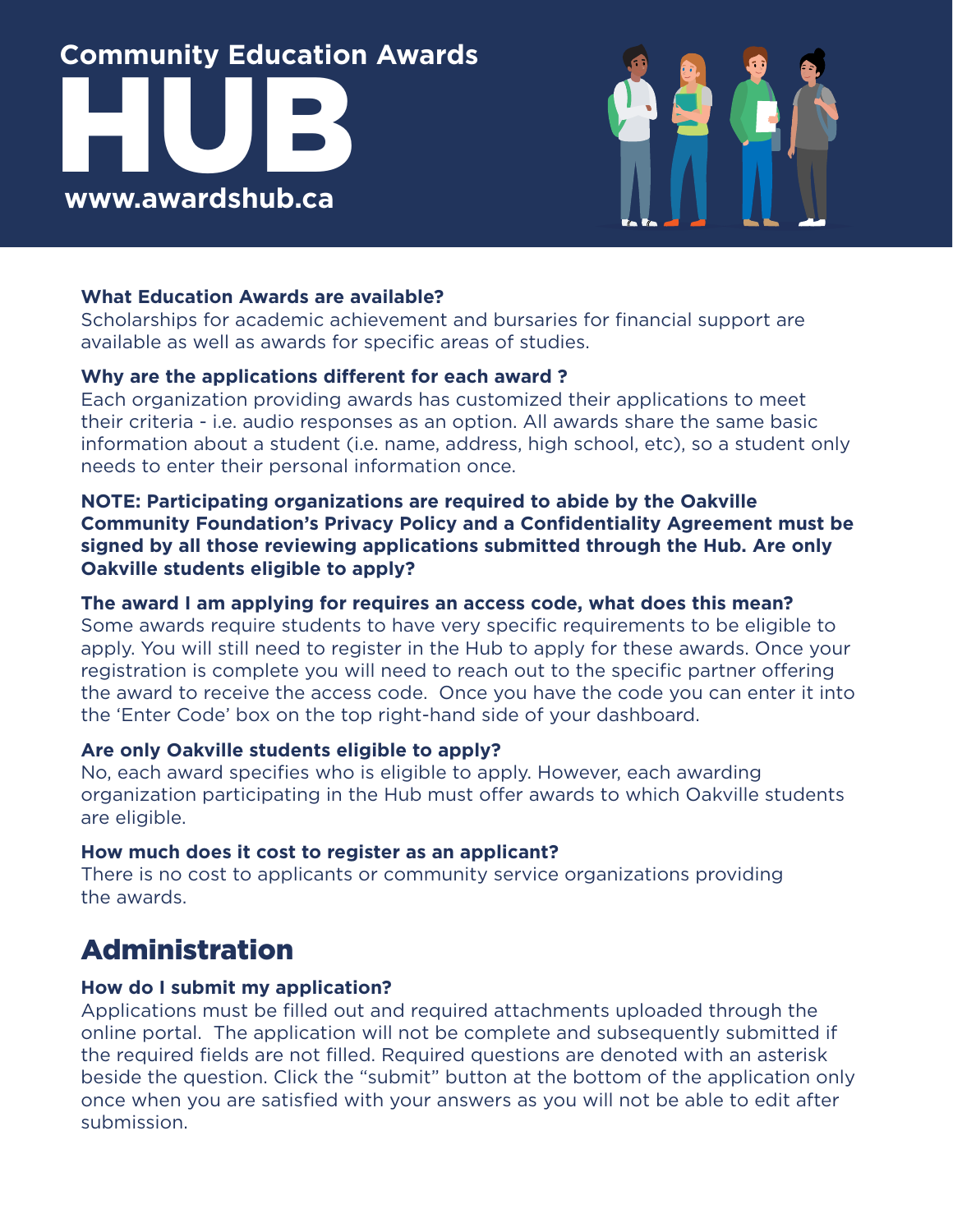

#### **Do I have to complete the applications all at once?**

No, an applicant can save a draft if they are not ready to submit an application. Applications are automatically saved every 20 minutes. If you need to leave the page you can select "save as draft." If you leave the page without saving, any unsaved changes will be lost. Please note that after 90 minutes of inactivity you will be automatically logged out.

#### **Can I view the application(s) offline?**

Yes, you may download a pdf version of the questions however you can only complete and submit the application through The Hub.

#### **Is it the same application deadline for all applications?**

No, once you know which awards you are eligible for, be sure to check the deadlines for each.

#### **What happens after I have submitted my application(s)?**

You will receive a message from education@theocf.org indicating your application was received. Once received, it will be reviewed by the specific organization(s) to which you applied. You will receive an "accept" or "reject" letter by email once the evaluation has been completed. With some organizations, an interview will be required prior to a final decision being made.

#### **When will I be notified if I am a successful award recipient?**

The organization providing the award determines the successful applicant(s) and will contact the award recipient directly according to their award schedule.

#### **I have been accepted to receive an education award, what do I do?**

You may be required to fill out follow-up documents by the organization. Simply go back to The Hub to fill out and submit these forms directly to the organization.

#### **How do I collect the award?**

In most cases, the awards will be sent directly to the post-secondary institution you will be attending.